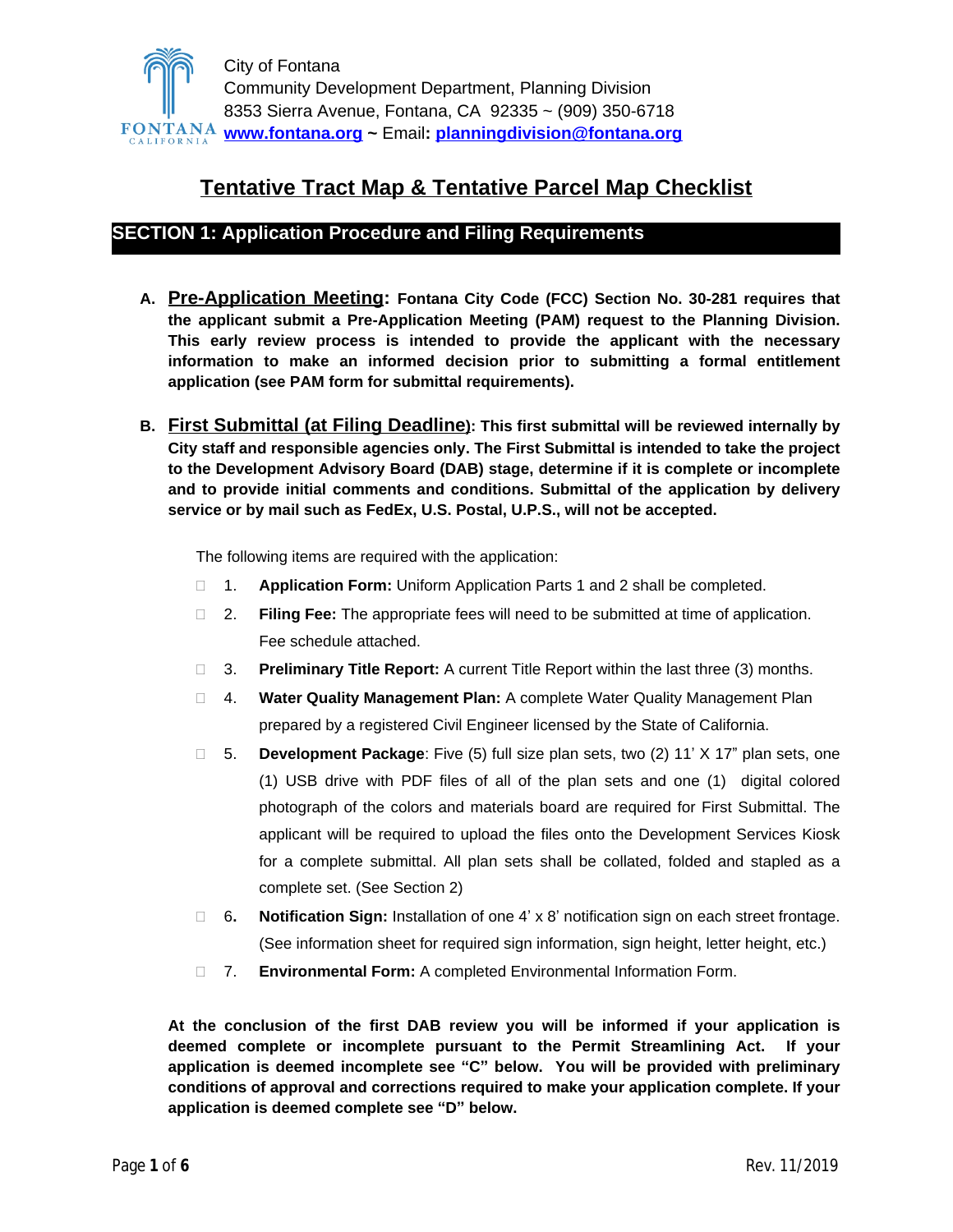- **C. Second Submittal: If the application is determined to be incomplete, staff will notify the project applicant to submit the following required items. The applicant will be given a date to appear before the DAB when the project is resubmitted at the front counter. These required items shall incorporate all the comments from the first DAB meeting.**
	- 1. Number of revised plan sets to be determined by the Project Planner.
	- $\Box$  2. The applicant shall be required to pay any applicable Fish and Game fees. The project planner will confirm which fees apply to this project. All checks are to be made payable to the Clerk of the Board and submitted to the Planning Division.
	- 3. **Mailing List:** The mailing list will include all property owners within the project area and surrounding area within 660 ft. The mailing list shall contain the following:
		- $\Box$  1" x 2  $\frac{3}{4}$ " Self-adhesive address labels (Two sets) with the following information:
			- □ Names, Addresses and assessor's parcel numbers (Note: the mailing list information shall be obtained from the latest San Bernardino County Equalized Assessment Rolls. Planning Division shall not accept an ownership list which bears a date MORE THAN 90 DAYS PRIOR to the date of the FIRST PUBLIC HEARING).
		- $\Box$  Assessor's maps showing the subject site and all properties within 660 ft. of the exterior boundaries of the project site. The Assessor's pages shall be (11" x 17") with the appropriate radius clearly drawn in red ink or pencil.
		- $\Box$  One pre-stamped business size envelope prepared for mailing for each name on the mailing list with the City's return address as shown below.

| City of Fontana<br>Planning Division<br>8353 Sierra Avenue<br>Fontana, CA 92335 | 000-000-00 (Assessor's Parcel No.)<br>Property Owners name | Forever<br>Stamp |
|---------------------------------------------------------------------------------|------------------------------------------------------------|------------------|
|                                                                                 | Address                                                    |                  |
|                                                                                 | Fontana, CA 92335/6                                        |                  |

 $\Box$  The mailing address on the envelope shall contain the assessor's parcel number and the property owner's name and address as shown above.

# **D. Submittal for Final Action: After completing DAB review, and prior to scheduling for Planning Commission review, the following required items must be submitted:**

**I. Items listed under "C" Second Submittal (2) and (3) if not already submitted; and,**

## **II. Planning Commission**

 $\Box$  1. Ten (10) full size plan sets incorporating all necessary revisions, changes, etc.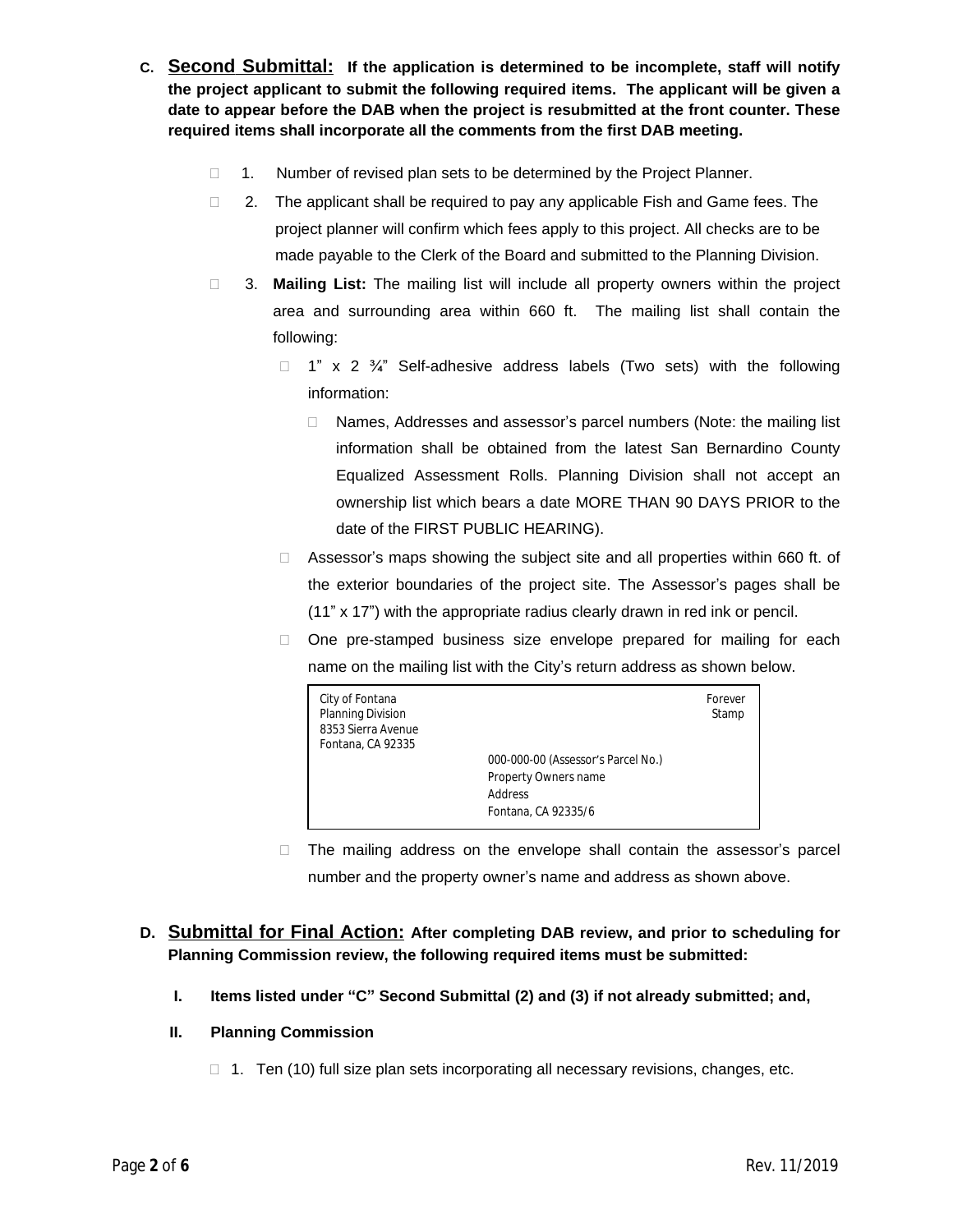# **SECTION 2: Plan Preparation Guidelines – Plans not conforming to these guidelines will not be accepted for processing**

- □ 1. All full size plans shall be drawn on uniform sheets of 24" x 36" or 30" x 42".
- 2. All site and landscaped plans shall be drawn to an engineering scale of  $1"=20'$ , 1"=30', 1"=40', or 1"=50', with the scale clearly labeled (Grading plan scale shall not exceed  $1"=40'$ ).
- 3. All elevations shall be drawn to an architectural scale no smaller than  $1/4"=1'$  (a scale of 1/8" =1' may be used for larger commercial or industrial buildings as determined by the Planning Division.
- $\Box$  4. All submitted plans shall be collated, folded and stapled as a complete set.
- $\Box$  5. All plans shall be clear, legible and accurately scaled.
- $\Box$  6. All plans shall be clearly labeled with the title of each sheet and the type of application and case number (i.e. MCN13-12345, DRP13-12345, TTM13-12345).
- $\Box$  7. All site plans shall contain a north arrow, vicinity map and a legend identifying any symbols.
- $\Box$  8. A one-sheet index map shall be provided when a plan cannot contain the entire project on one sheet.
- $\Box$  9. Existing versus proposed improvements shall be clearly identified. Existing features/improvements shall be shown by solid lines. Future improvements should be shown by long dashes.

## **SECTION 3: Contents of Development Package**

**The items listed below are considered a minimum. Additional information may be necessary for clarification during the review process.**

## **A. Detailed Site Plan: (show all of the following)**

- $\Box$  Name, address of the property owner, phone number of the applicant and the author of the plan
- □ Address/location of the property
- $\Box$  Legal description of the property
- □ Assessor Parcel Number(s)
- $\Box$  Adjacent streets and alleys by name
- □ The location and dimension of all existing and proposed parking areas
- $\Box$  Any legal easements that cross the property or other pertinent legal features
- $\Box$  Property lines and dimensions
- □ Location, size, and shape of any structures existing on the site
- $\Box$  Location, size, and shape of any proposed structures on the site (include all porches, chimneys, bay windows, roof overhangs, decks, etc.)
- $\Box$  Location, size, and shape of any paved areas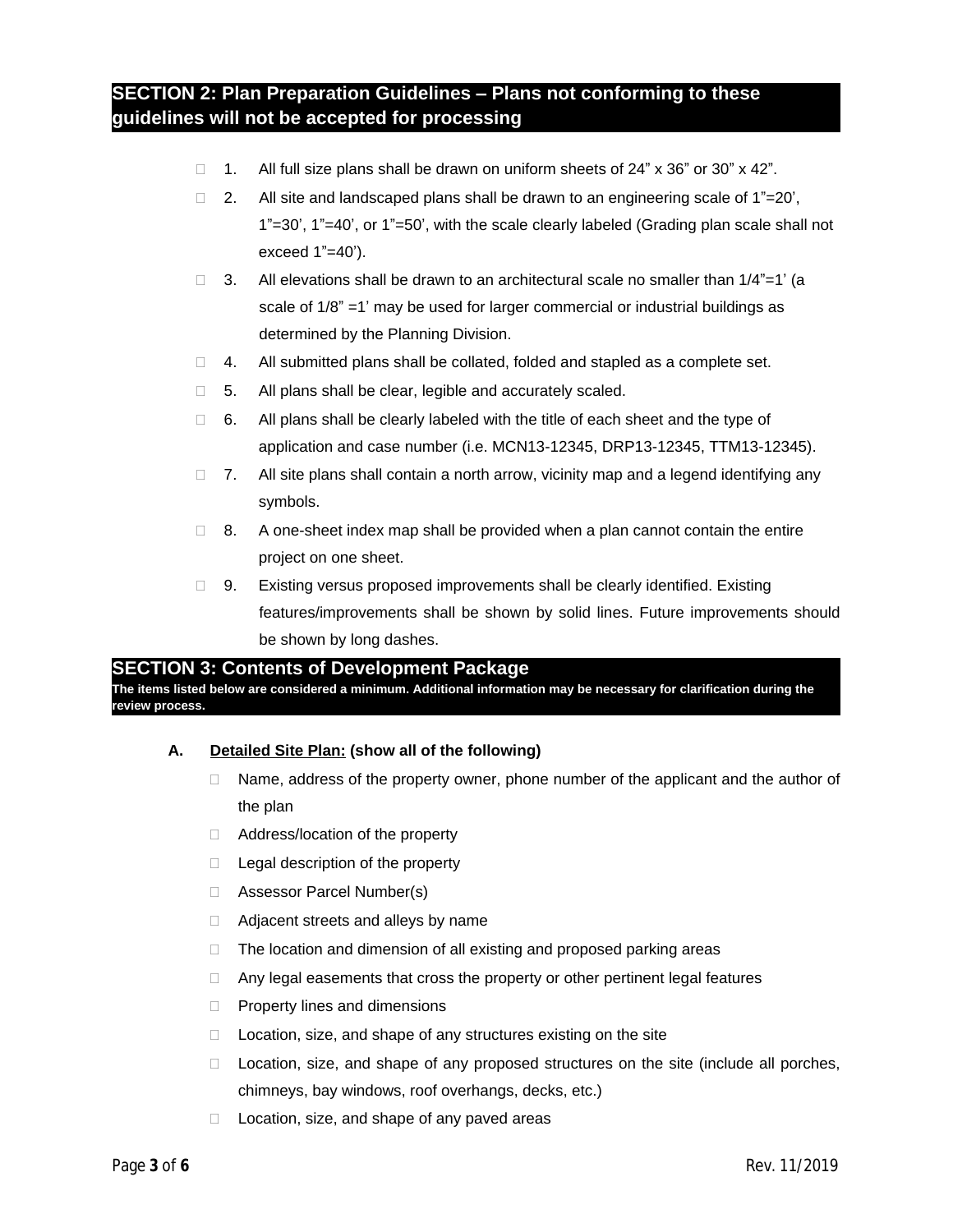- □ Location of doors and entrances
- $\Box$  Location of improvements within 100 feet of the site boundaries
- $\Box$  A statistical Inventory of the project
- $\Box$  Commercial or industrial projects square footages and percentages of the project area for landscaping, paved areas, coverage by the building(s), floor area ratio, etc.
- $\Box$  Parking summary for commercial or industrial projects with number of required spaces, existing spaces, and proposed spaces
- $\Box$  Location of trash area(s) and exterior lighting
- □ All building setbacks from all property lines
- $\Box$  Street dedications and improvements
- $\Box$  Vehicular and pedestrian access routes and all points of ingress and egress
- $\Box$  Existing or proposed medians within 100 ft. of site
- □ All existing and proposed street striping
- $\Box$  All existing driveways on the opposite side of any street abutting the proposed project
- $\Box$  Truck turning templates at driveways on site and the tracking of front and rear tires for the appropriate size truck for use or standard fire truck, (whichever is larger). Indicate design vehicle used for template
- $\Box$  All existing utilities and fire hydrants
- □ Line-of-sight at all driveways and/or intersections
- □ Street light locations per City Standard
- $\Box$  Onsite ingress stacking distance for appropriate proposed use
- □ All proposed gate locations onsite
- $\Box$  Separate employee and customer parking from all loading areas when appropriate

#### **B. Conceptual Grading Plan: (show all of the following)**

- $\Box$  Proposed grading structures, curbs, walls (height), gutters, pavement, drainage structures, swales, mounding, slopes, open space, and trails. The plan shall include: distances, spot elevations, gradients, contours, details, cross-sections, flow arrows, etc.
- $\Box$  Existing grading same as for proposed grading, except shall be screened as a background for the proposed grading information
- $\Box$  Structures footprints, pad and floor elevations, retaining walls, etc.
- Cross-sections at all site boundaries. These shall be drawn to both an engineering horizontal and vertical scale showing existing and proposed grading, cut versus fill conditions, wall heights (including retaining walls), and elevation differences (maximum and minimum conditions) between off-site structures and those on-site. Sections shall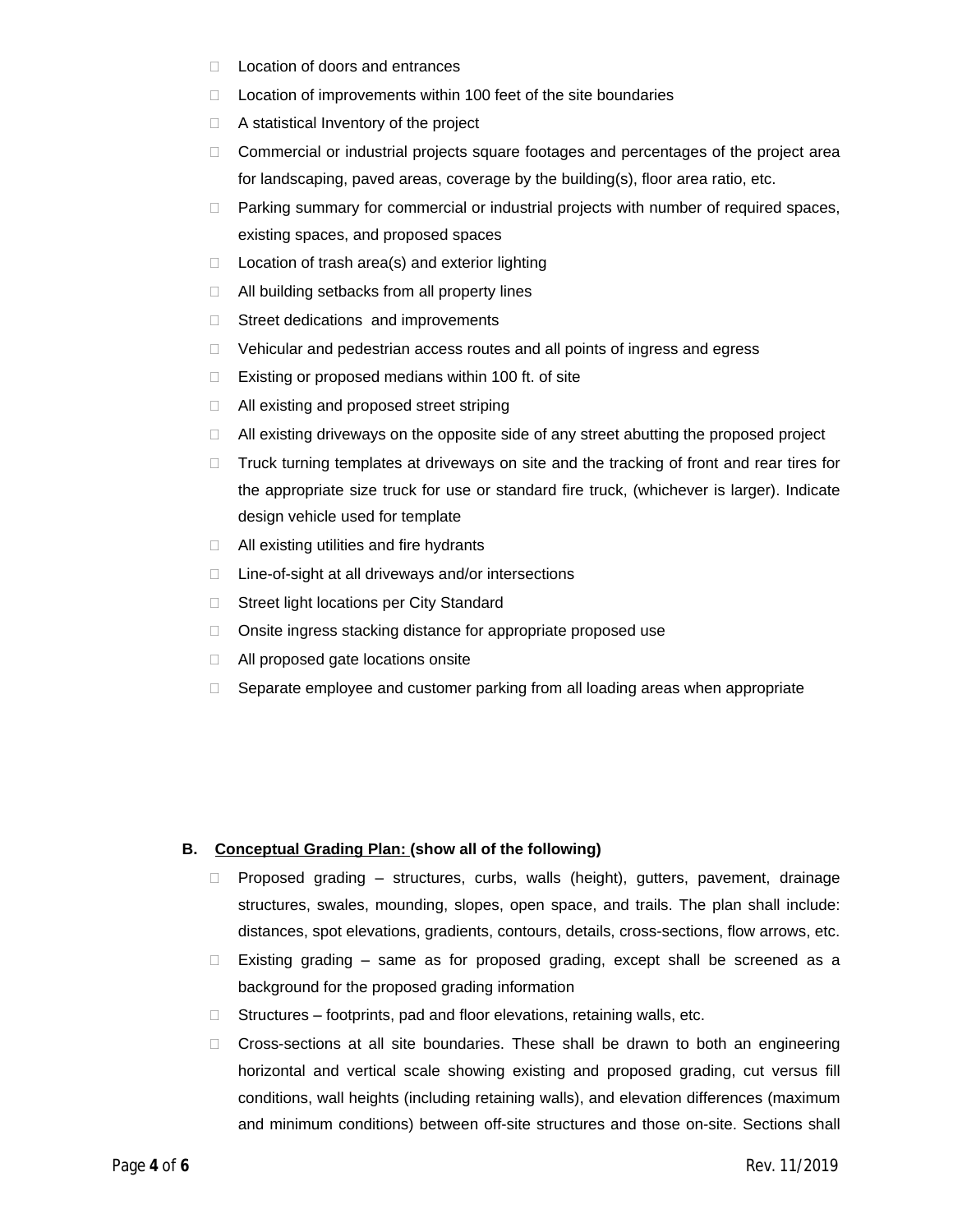extend through building pads and/or streets. Sections shall be drawn where theadjacent property is affected to the greatest extent

- □ Easements, property lines, right-of-way
- $\Box$  Natural areas to be preserved (undisturbed  $-\text{no}$  grading)
- Parkway culverts where drainage is directed to streets, except for single-family residences
- $\Box$  Retaining walls top and footing elevations
- $\Box$  Streets existing and proposed cross-sections, improvements, right-of-way, etc. Show centerline radii and gradient
- □ Existing and proposed sewers or other methods of sewering
- $\Box$  Line of sight (see separate handout available from the Engineering Department).
- $\Box$  The Civil Engineer's California registration seal with original signature

#### **C. Phasing Plan:**

 $\Box$  If phasing is to occur, a plan should indicate the limits of each phase.

#### **D. Conceptual Maintenance Community Facility District (CFD) Plan:**

- CFD Boundary shall be drawn in bold and to centerline of adjacent streets
- $\Box$  Legal description shall be shown on the map in metes and bounds. Two additional 8  $\frac{1}{2}$ x 11 stamped copies by registered engineer
- $\Box$  If applicable provide the following information:
	- Total area of landscape (sq. ft.)
	- **Total area of hardscape (sq. ft.)**
	- **Total area of sidewalk (sq. ft.)**
	- **Total length of perimeter wall (linear ft.)**
	- Total length of perimeter tubular steel fence (linear ft.)
	- Total number of street lights (by lumens)
	- Total area of detention/retention basins
	- If irrigated landscaping is located within the basin, identify that area in sq. ft. and add as part of the total landscaped area
	- If Storm Water treatment equipment is provided, show the locations on the map and provide the following information as a separate document
	- Manufactures details and specs
	- Maintenance and replacement costs
	- If parks are provided, show the locations on the map and provide the following information
	- If irrigated landscaping is located within the park, identify that area in sq. ft. and add as part of the total landscaped area